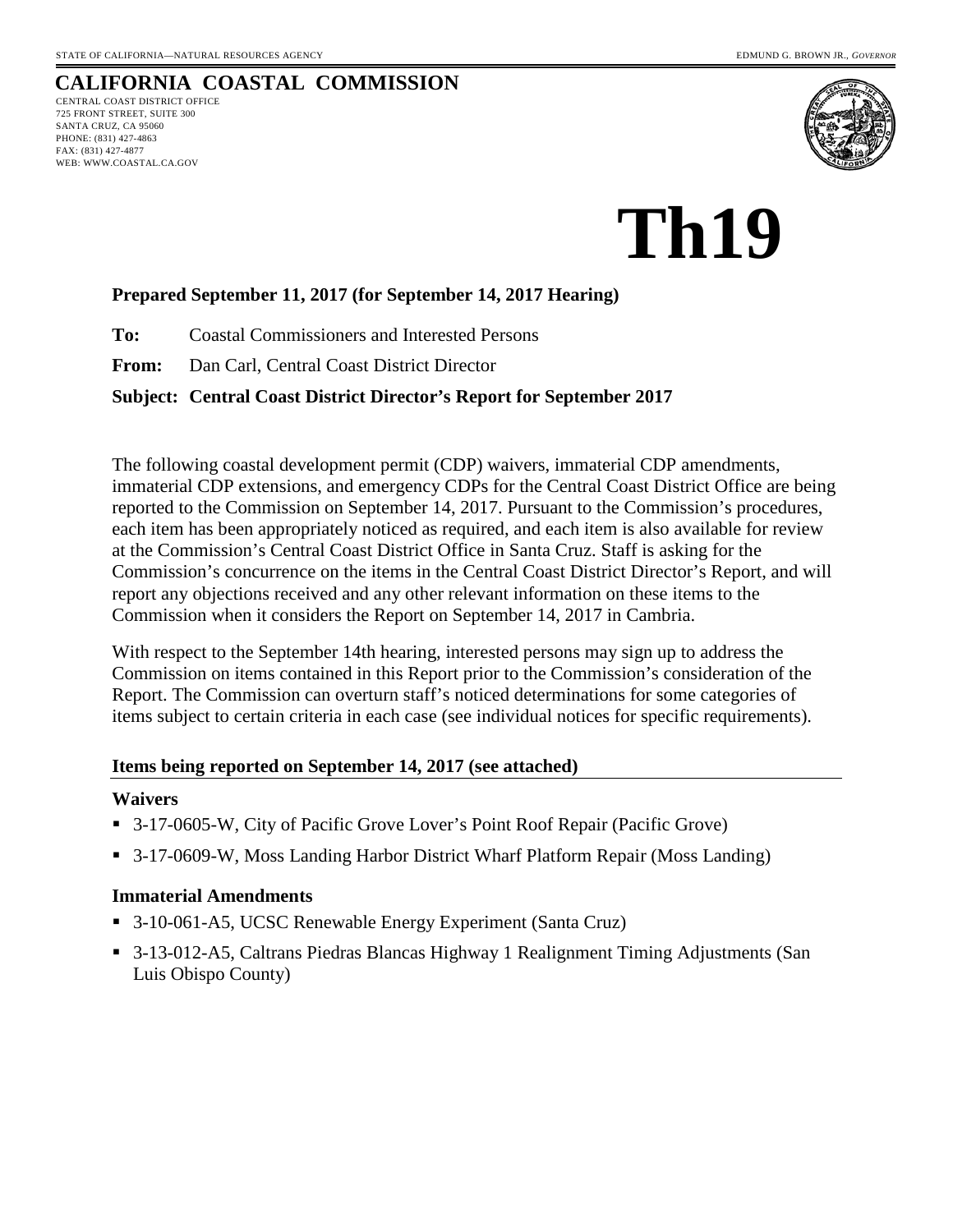

# **NOTICE OF PROPOSED PERMIT WAIVER**

**Date:** August 30, 2017

**To:** All Interested Parties

- **From:** Susan Craig, Central Coast District Manager Brian O'Neill, Coastal Planner
- **Subject: Coastal Development Permit (CDP) Waiver 3-17-0605-W**  Applicant: City of Pacific Grove

#### **Proposed Development**

Replace existing wood support beams with steel beams and replace existing concrete roof of a storage structure at Lovers Point Beach at 624 Ocean View Boulevard, Pacific Grove, in Monterey County.

#### **Executive Director's Waiver Determination**

Pursuant to Title 14, Section 13252 of the California Code of Regulations, and based on project plans and information submitted by the Applicant regarding the proposed development, the Executive Director of the California Coastal Commission hereby waives the requirement for a CDP for the following reasons:

The storage structure, known as the "Cave," provides storage for a commercial outfitter that rents kayaks, bicycles, and other recreational equipment to the public at Lovers Point Beach. The entrance to the Cave is at beach level, while the concrete roof of the structure is at bluff-top level and provides seating for an existing restaurant located next to the Pacific Grove Recreational Trail. The proposed project involves replacement of the wooden roof support beams with steel beams. In order to replace the beams, the concrete roof must be removed and will be replaced in kind. The proposed work will all be accomplished from the bluff-top in order to avoid construction equipment on the beach. Other Best Management Practices (BMPs) to protect water quality will be employed throughout the project, including erosion control measures, collection of any debris, prevention of spills, and general good housekeeping of the site at all times. The Pacific Grove Recreational Trail, which provides bluff-top lateral access along this stretch of coast, will remain open during construction, as will Lovers Point Beach. Accordingly, the project will not have any significant adverse impacts on coastal resources, including public access to the shoreline.

#### **Coastal Commission Review Procedure**

This waiver is not valid until the waiver has been reported to the Coastal Commission. This waiver is proposed to be reported to the Commission on September 14, 2017 in Cambria. If three or more Commissioners object to this waiver at that time, then the application shall be processed as a regular CDP application.

#### **If you have any questions about the proposal or wish to register an objection, please contact Brian O'Neill in the Central Coast District office.**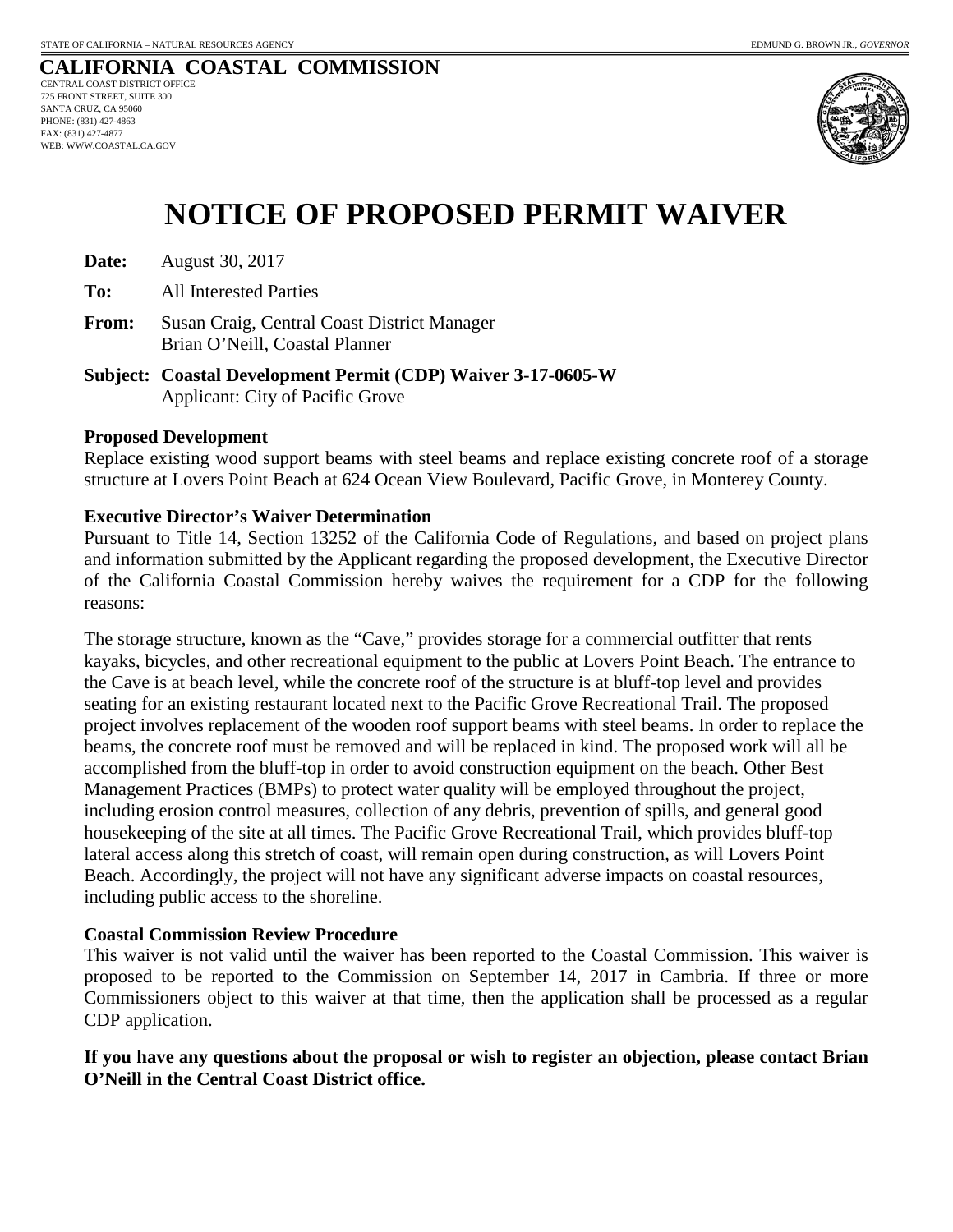

# **NOTICE OF PROPOSED PERMIT WAIVER**

| Date: | August 30, 2017 |
|-------|-----------------|
|-------|-----------------|

**To:** All Interested Parties

**From:** Susan Craig, Central Coast District Manager Mike Watson, Coastal Planner

**Subject: Coastal Development Permit (CDP) Waiver 3-17-0609-W**  Applicant: Moss Landing Harbor District

#### **Proposed Development**

Authorize development activities performed under Emergency CDP G-3-16-0037 involving the construction of a five-foot-high cast-in-place concrete retaining wall immediately adjacent to and abutting an existing Caltrans Highway 1 bridge abutment within the Moss Landing North Harbor area. Project included back-filling of a void with native soils and re-establishing wharf connectivity to the North Harbor parking area and an existing pedestrian access trail, at 7881 Sandholdt Road in Moss Landing Harbor in the unincorporated community of Moss Landing, Monterey County.

#### **Executive Director's Waiver Determination**

Pursuant to Title 14, Section 13252 of the California Code of Regulations, and based on project plans and information submitted by the Applicant regarding the proposed development, the Executive Director of the California Coastal Commission hereby waives the requirement for a CDP for the following reasons: The project was necessary to repair significant erosion of the North Harbor shoreline due to El Niño storms that created a void immediately adjacent to the North Harbor's wharf access platform, which was preventing public access at the east end of the wharf. Appropriate Best Management Practices (BMPs) and mitigation measures were employed during the emergency work activities to protect coastal resources. Specifically, work was done at extreme low tides to avoid/minimize contact with the intertidal area and harbor waters. The project also included measures to protect the marine environment, such as the use of materials that are non-reactive and non-soluble when in contact with seawater, and no operation of heavy machinery below the mean high tide line. Other BMPs were employed during the project, including the collection of any debris, prevention of spills, and general good housekeeping of the site. Finally, the project maximized public access by forestalling future erosion and loss of material that could permanently impede access to the wharf and preclude future connectivity with the planned pedestrian bridge across Elkhorn Slough. Accordingly, the project did not have any significant adverse impacts on coastal resources, including public access to the shoreline.

#### **Coastal Commission Review Procedure**

This waiver is not valid until the waiver has been reported to the Coastal Commission. This waiver is proposed to be reported to the Commission on Thursday, September 14, 2017 in Cambria. If three or more Commissioners object to this waiver at that time, then the application shall be processed as a regular CDP application. **If you have any questions about the proposal or wish to register an objection, please contact Mike Watson in the Central Coast District office.**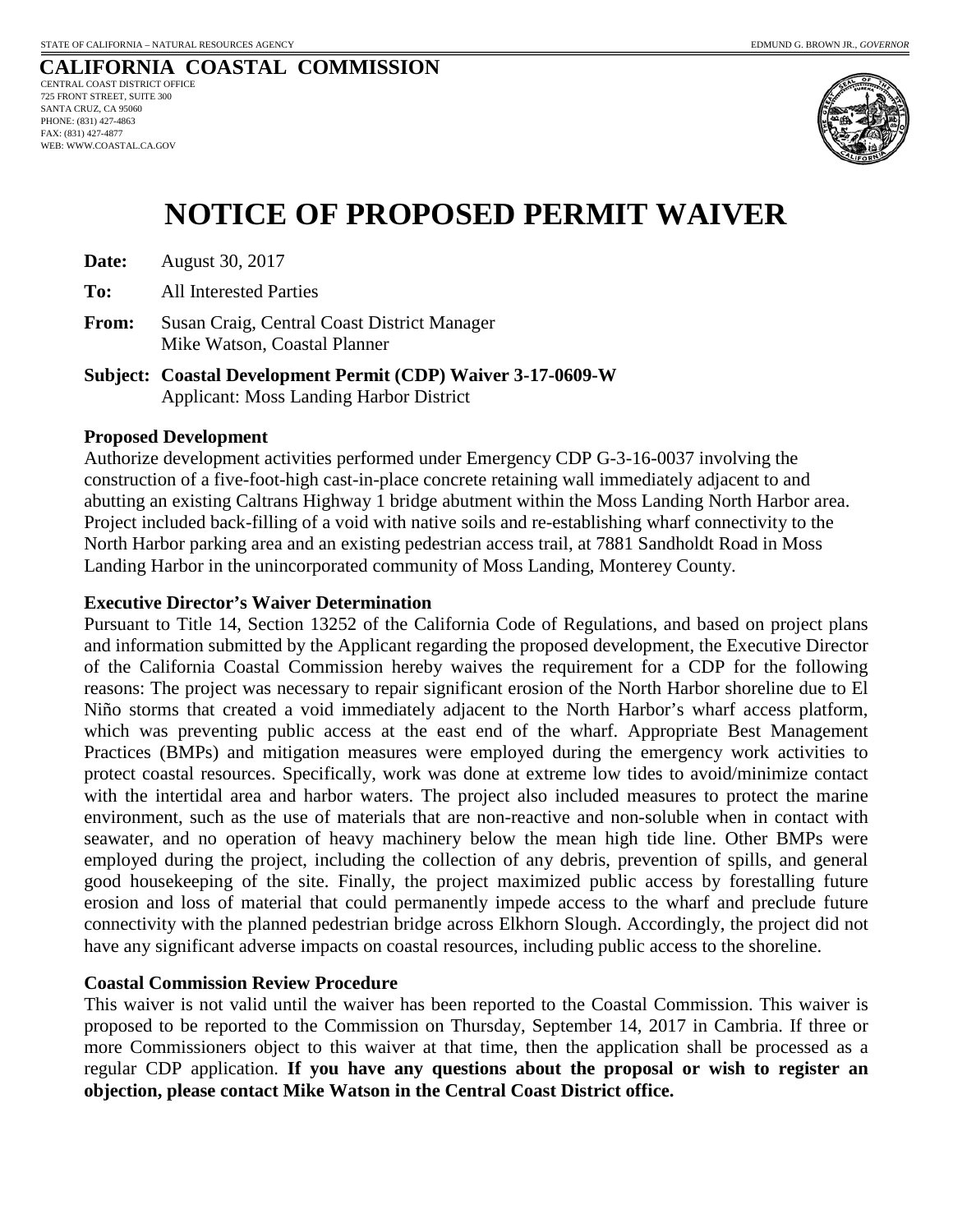

# **NOTICE OF PROPOSED PERMIT AMENDMENT**

| Date: | August 30, 2017 |
|-------|-----------------|
|-------|-----------------|

**To:** All Interested Parties

- **From:** Susan Craig, Central Coast District Manager Ryan Moroney, Supervising Coastal Planner
- **Subject: Proposed Amendment to Coastal Development Permit (CDP) 3-10-061**  Applicants: City of Santa Cruz and University of California, Santa Cruz (UCSC)

#### **Original CDP Approval**

CDP 3-10-061 was approved by the Coastal Commission on March 11, 2011 and provided for the temporary installation of a solar panel, wind turbine, and associated skid-mounted sensors onto the roof of the Santa Cruz Municipal Wharf headquarters building until September 2012 as part of a UCSC research project designed to evaluate the efficacy of these alternative energy sources. CDP 3-10-061 has been amended several times to extend the permit expiration date (CDP Amendments 3-10-061-A1, -A2, -A3, -A4). The third amendment (3-10-061-A3) also authorized the replacement of the originally approved vertical axis wind turbine with a newer vertical axis wind turbine, and removed the requirement for the "bird strike research plan" based on the fact that no bird injuries or mortality due to the wind turbine were observed during the previous three-and-a half years of monitoring.

#### **Proposed CDP Amendment**

The expiration date of CDP 3-10-061 would be further amended to extend the alternative energy study an additional two years to September 1, 2019. The Commission's reference number for this proposed amendment is **3-10-061-A5.** 

#### **Executive Director's Immateriality Determination**

Pursuant to Title 14, Section 13166(b) of the California Code of Regulations, the Executive Director of the California Coastal Commission has determined that the proposed CDP amendment is immaterial for the following reasons:

The project will continue to allow researchers to gather data to evaluate alternative designs for future large-scale renewable energy on the Santa Cruz Wharf. Allowing the energy study research project to continue until September 2019 will provide important additional data for understanding the costs and benefits of solar and wind renewable energy technologies, including data regarding small-scale vertical axis wind turbines.

For the all of the above reasons, the proposed amendment will not have any adverse impacts on coastal resources, including public access to the shoreline.

#### **Coastal Commission Review Procedure**

The CDP will be amended as proposed if no written objections are received in the Central Coast District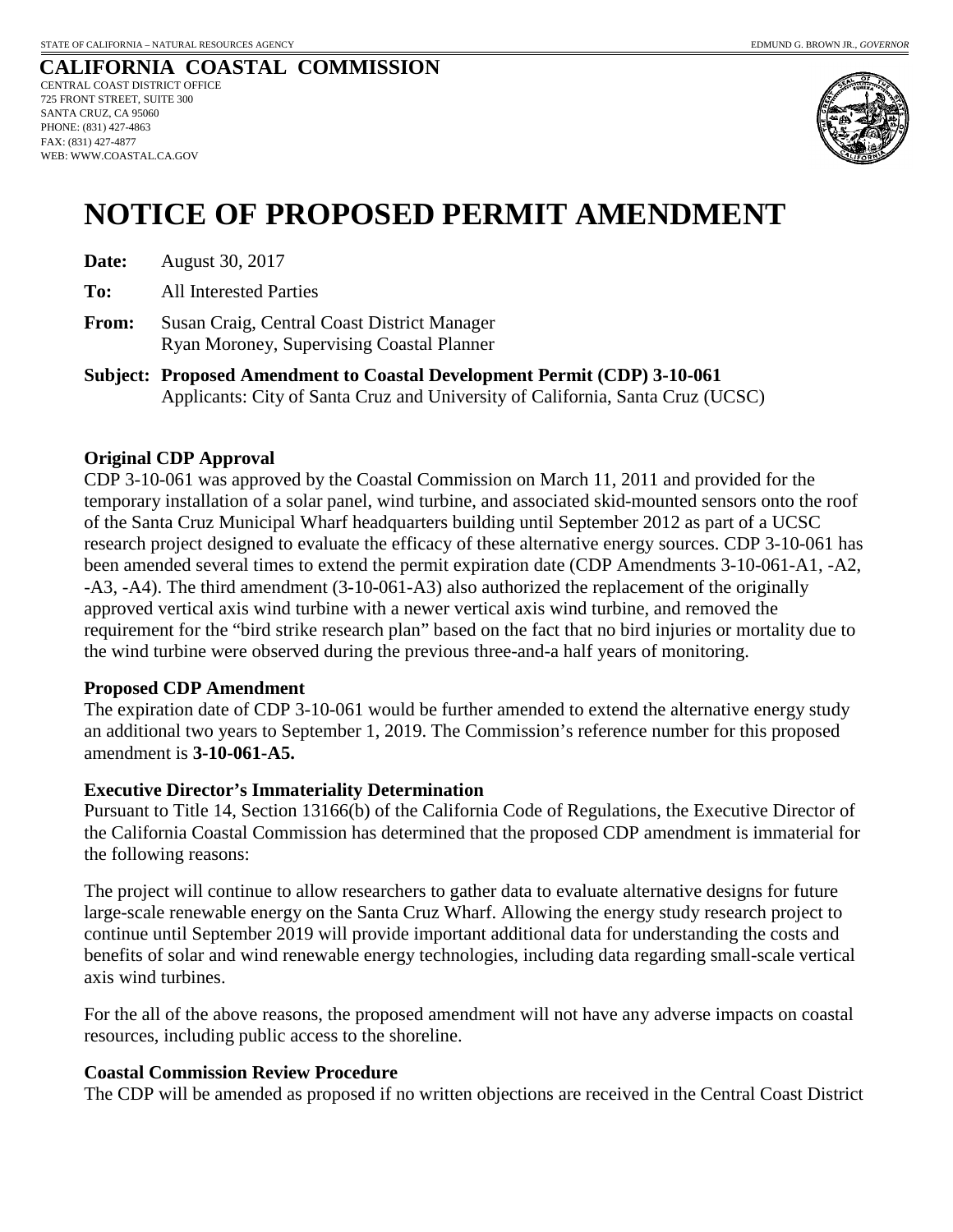#### **NOTICE OF PROPOSED PERMIT AMENDMENT CDP 3-10-061 (UCSC Renewable Energy Experiment) Proposed Amendment 3-10-061-A5 Page 2**

office within ten working days of the date of this notice. If such an objection is received, the objection and the Executive Director's response to it will be reported to the Commission on Thursday, September 14, 2017, at the Cambria Pines Lodge in Cambria. If three Commissioners object to the Executive Director's determination of immateriality at that time, then the application shall be processed as a material CDP amendment.

**If you have any questions about the proposal or wish to register an objection, please contact Ryan Moroney in the Central Coast District office.**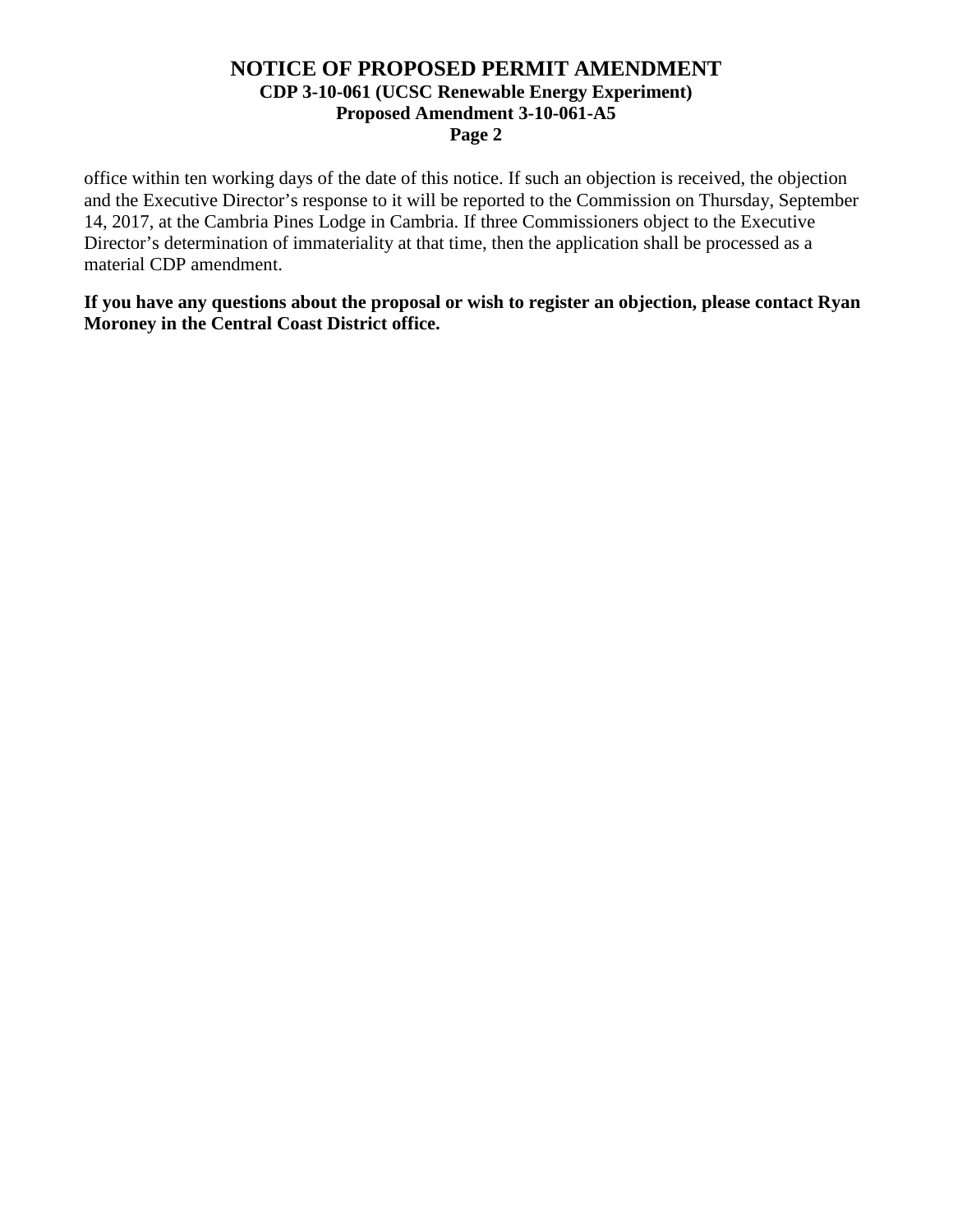## CDP 3-10-061

## Proposed Amendment

(Changes indicated in strikethrough/underline)

### **Revised Special Conditions:**

1. **Approved Duration.** All elements of the approved project shall be removed in their entirety and the project area returned to its pre-development condition or better by September 1, 20179.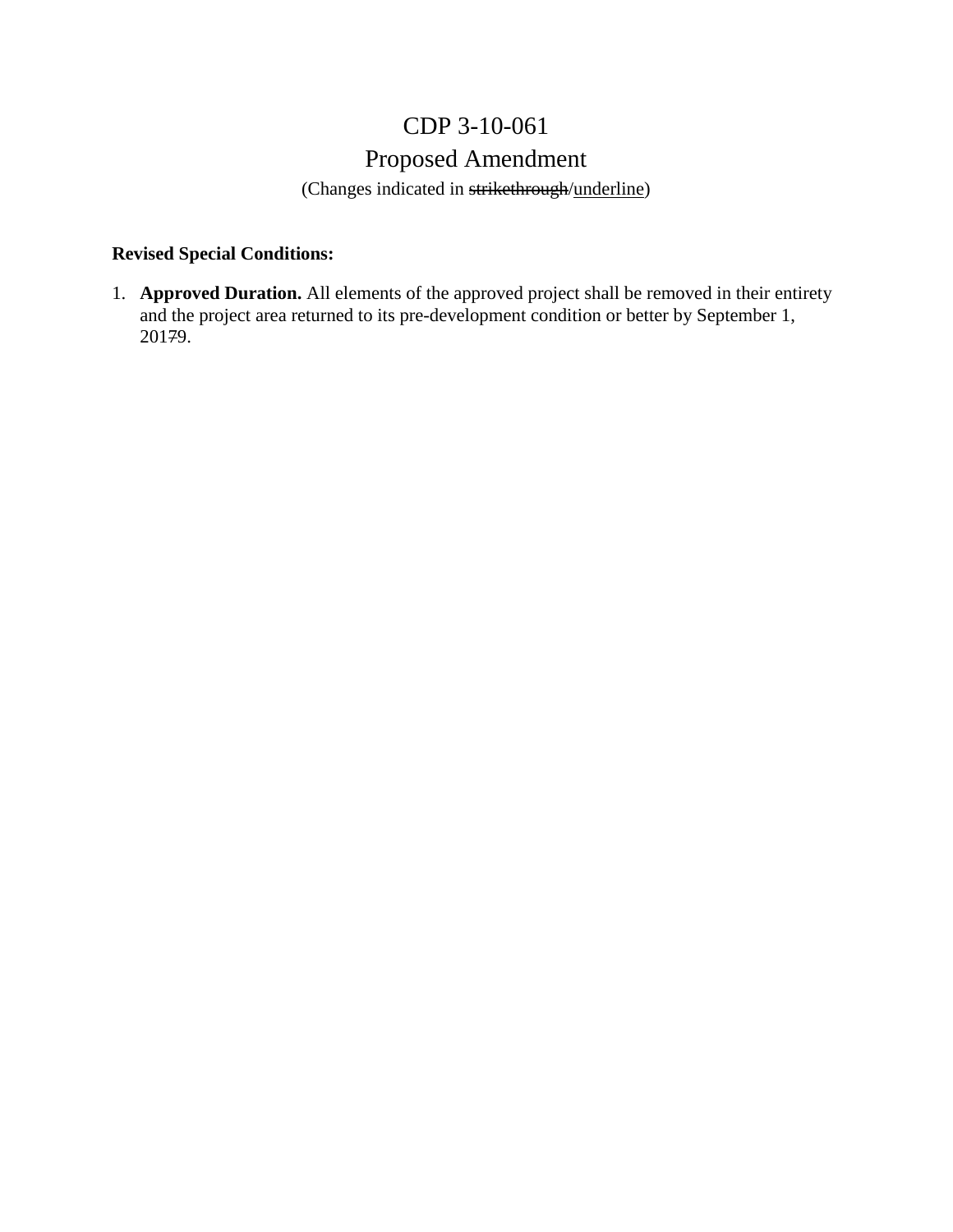

# **NOTICE OF PROPOSED PERMIT AMENDMENT**

| Date: | August 30, 2017 |
|-------|-----------------|
|-------|-----------------|

**To:** All Interested Parties

**From:** Susan Craig, Central Coast District Manager Daniel Robinson, Coastal Planner

**Subject: Proposed Amendment to Coastal Development Permit (CDP) 3-13-012**  Applicant: Caltrans

#### **Original CDP Approval**

**CDP 3-13-012** was approved by the Coastal Commission on July 11, 2014 and provided for the realignment of 2.8 miles of Highway One up to 475 feet inland (including removal of the existing Highway One in this area), development of an off-road California Coastal Trail (CCT) west of the Highway, and resource restoration and enhancement (along the alignment and at Arroyo de la Cruz) in the Piedras Blancas area of northern San Luis Obispo County.

#### **Proposed CDP Amendment**

**CDP 3-13-012** would be amended to modify the timing requirements in Special Condition 9 (CCT Access Dedication) and Special Conditions 10 (Evidence of CDP Amendments) and 11 (Evidence of Amendments to Recorded Documents) from "Within 24 Months of the Commencement of Construction" to "Within 36 Months of the Commencement of Construction." The Commission's reference number for this proposed amendment is **3-13-012-A5.** See **Exhibit A** for the proposed changes to these conditions.

#### **Executive Director's Immateriality Determination**

Pursuant to Title 14, Section 13166(b) of the California Code of Regulations, the Executive Director of the California Coastal Commission has determined that the proposed CDP amendment is immaterial for the following reasons:

The Piedras Blancas Highway One realignment project is an important adaptation project for the State of California in its attempts to adapt to sea level rise and mitigate coastal hazards. CDP conditions 9, 10, and 11 pertain to three formerly privately-owned properties that have been the subject of eminent domain and condemnation since before the project began construction. Due to ongoing lawsuits regarding these properties, it has been difficult to finalize all of the conditions that pertain to these properties. Therefore the original CDP has been amended three times to allow additional time to fulfill these conditions (amendments A1, A2, and A4).

The outcome of the eminent domain and subsequent property condemnation has resulted in the full take by the State of all three of the properties to which CDP conditions 9, 10, and 11 pertain. Now that the State owns all three properties, progress towards fulfilling these conditions will no longer be impaired. However, Caltrans will not be able to fulfill Conditions 9, 10, and 11 by the CDP's current time limits, i.e. "Within 24 Months of the Commencement of Construction." Fortunately, it appears that this will be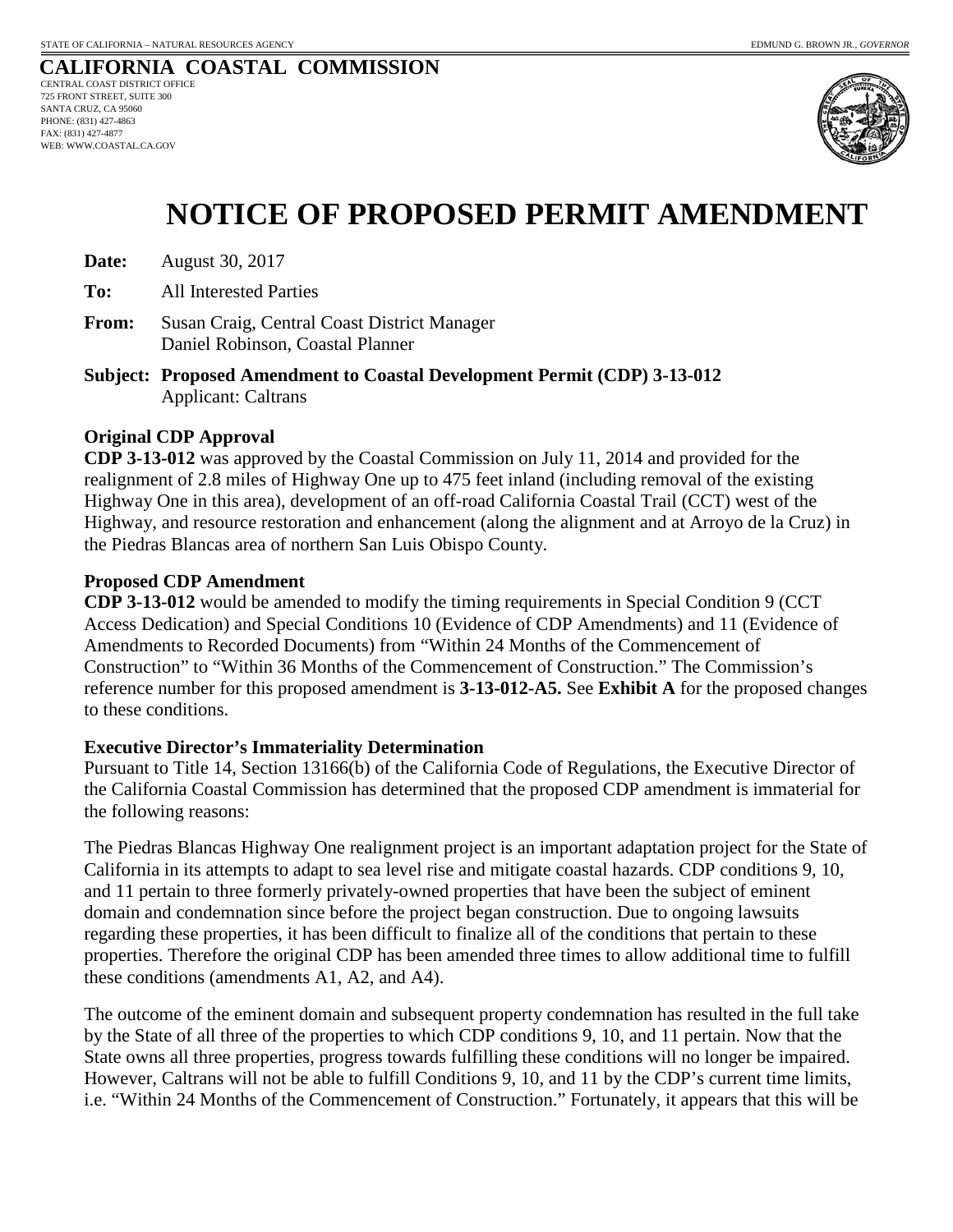## **NOTICE OF PROPOSED PERMIT AMENDMENT**

CDP 3-13-012-A5 (Piedras Blancas Highway Realignment – Timing of Conditions 9, 10 & 11)

Page 2

the final amendment necessary to modify the timing requirements of Conditions 9, 10, and 11. In sum, the proposed amendment changes only the timing of certain requirements to finalize project condition compliance; it does not change the underlying permit requirements nor does it affect the project's consistency with the Commission's original CDP approval. The amended CDP remains consistent with the Coastal Act and the certified San Luis Obispo County Local Coastal Program.

#### **Coastal Commission Review Procedure**

The CDP will be amended as proposed if no written objections are received in the Central Coast District office within ten working days of the date of this notice. If such an objection is received, the objection and the Executive Director's response to it will be reported to the Commission on Thursday September, 14, 2017 in Cambria. If three or more Commissioners object to the Executive Director's determination of immateriality at that time, then the application shall be processed as a material CDP amendment.

**If you have any questions about the proposal or wish to register an objection, please contact Daniel Robinson in the Central Coast District office.**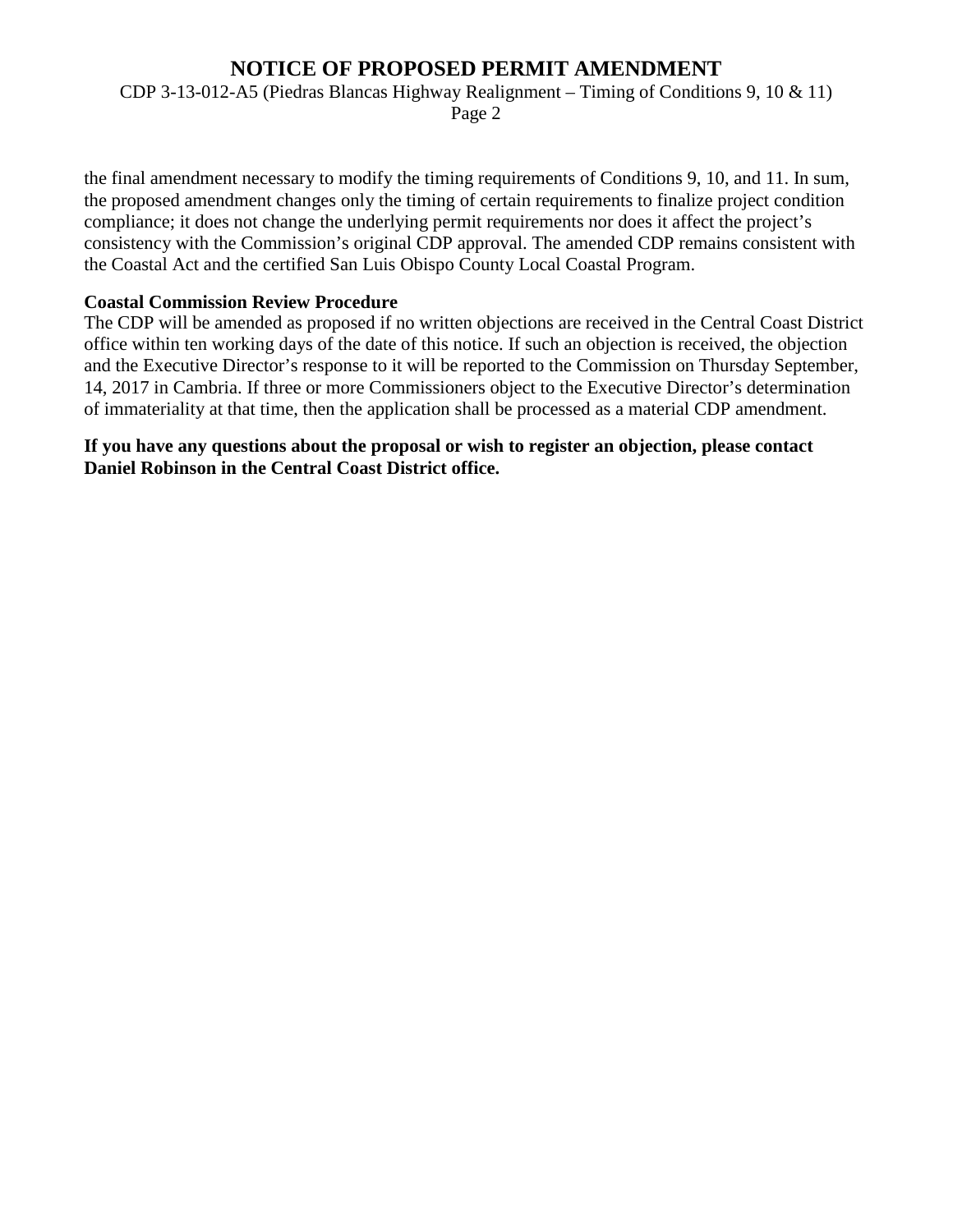## **Proposed Amendments to Special Conditions 9, 10, and 11 (CDP Amendment 3-13-012-A5)**

**9. CCT Access Dedication**. WITHIN 24 36 MONTHS OF THE COMMENCEMENT OF CONSTRUCTION, the Permittee shall submit to the Executive Director for review and approval evidence that a dedication to State Parks of a fee interest or easement(s) for lateral public access has been executed and recorded against Sani Parcels 1 and 2 (APNs 011-231-013 and 011-231-014) and the Welsh Parcel (APN 011-231-017) that provide a direct public access route from the CCT connections to the north and south, along the alignment approved pursuant to Special Condition 5 (California Coastal Trail)… *(remainder of condition unchanged)*

#### **10. Evidence of CDP Amendments.**

a. **Sani Parcels 1, 2 and 3:** PRIOR TO COMMENCEMENT OF ANY CONSTRUCTION ON SANI PARCELS 1, 2 AND 3 OUTSIDE THE DEVELOPMENT AREA DEPICTED IN EXHIBIT 1, AND WITHIN 24 36 MONTHS OF THE COMMENCEMENT OF CONSTRUCTION OF THE REALIGNED HIGHWAY APPROVED PURSUANT TO THIS CDP, the Permittee shall provide evidence that San Luis Obispo County has amended CDP COAL 90-137, as reconsidered and amended in D010029P and MUP D020333P to: allow for the highway to be constructed in the new alignment approved by this CDP; prohibit development on Sani Parcels 1 and 2 (APNs 011-231-013 and 011-231-014) other than demolition, restoration, well access, public access and recreation improvements, and CCT development approved by this CDP; reflect screening requirements of Special Condition 3; and retain all other development limitations included in existing deed restrictions/scenic easements/mitigation agreements as they currently pertain to the undeveloped areas outside of the existing development envelope, but modify the area to which they apply to be all areas on the properties outside of the new highway right-of-way. … *(remainder of condition unchanged)*

b. **Welsh Parcel:** PRIOR TO COMMENCEMENT OF ANY CONSTRUCTION ON THE WELSH PARCEL OUTSIDE THE DEVELOPMENT AREA DEPICTED IN EXHIBIT 1, AND WITHIN 24 36 MONTHS OF THE COMMENCEMENT OF CONSTRUCTION OF THE REALIGNED HIGHWAY APPROVED PURSUANT TO THIS CDP, the Permittee shall provide evidence that the Coastal Commission has amended CDP A-3-SLO-00-119 to allow for the highway to be constructed in the new alignment approved by this CDP; to prohibit development on that portion of the parcel seaward of the realigned Highway other than restoration, well access, and CCT development approved by this CDP; reflect screening requirements of Special Condition 3; and retain all other development limitations included in the existing scenic easement as it currently pertains to the undeveloped areas outside of the existing development envelope and extend these limitations to the remainder of the portion of the property seaward of the new highway right-of-way. … *(remainder of condition unchanged)*

**11. Evidence of Amendments to Recorded Documents**. PRIOR TO COMMENCEMENT OF ANY CONSTRUCTION ON SANI PARCELS 1, 2 AND 3 AND THE WELSH PARCEL OUTSIDE THE DEVELOPMENT AREA DEPICTED IN